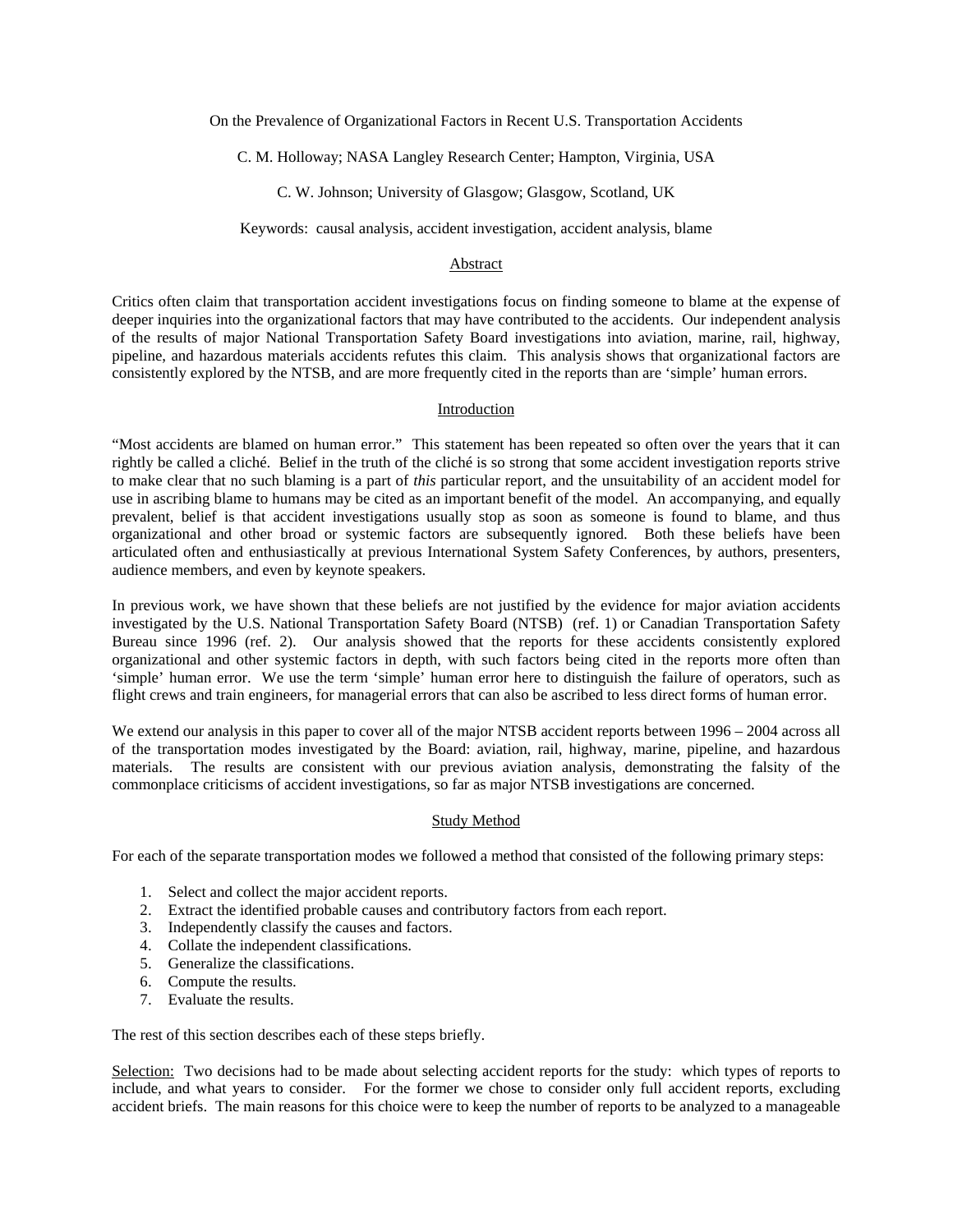number, and to try to ensure that we were looking at reports that were based on complete investigations and deliberations by the NTSB.

For the latter we chose to begin with reports adopted in 1996 and conclude with reports adopted in 2004. We chose 1996 as the starting date because that is the first year for which the NTSB publications web site contains reports for all the modes. We chose 2004 as the ending date so as to have a bounded ending point for the study.

These decisions resulted in the following number of reports for the separate modes: aviation  $-30$  (the 26 from our original study plus four more adopted in 2004); rail  $-28$ ; highway  $-21$ ; marine  $-16$ ; pipelines  $-11$ ; hazardous materials – 8. The Appendix lists each of these reports so that others may repeat our analysis if they so desire.

Extraction: The second step in the study was to extract from each of the selected reports the relevant text describing the NTSB's conclusions about causes and contributing factors. The format of NTSB reports made this step quite straightforward, because the causal conclusions are stated explicitly both within the body of the report and its abstract. Here, for example, is the relevant text from a particular highway accident (ref. 3). This text clearly delineates between probable causes and contributing factors, and describes each in fairly simple language:

The National Transportation Safety Board determines that the probable cause of the accident was that the bus driver fell asleep while operating the motorcoach due to his deliberate failure to obtain adequate rest during his off-duty hours. Contributing to the cause of the accident was the second Arrow Line, Inc., motorcoach driver, who did nothing to prevent the severely fatigued driver from operating the accident motorcoach, and the failure of Arrow Line, Inc., and its holding company, Coach USA, to provide adequate oversight of their drivers. Contributing to the severity of the accident was the lack of occupant restraints for the motorcoach passengers.

At the end of the extraction step, we had for each of the separate modes a single file containing an identification of each report number, and its relevant causal attribution text.

Classification: Each author took these files, and independently separated the causal statements into individual attributions of cause (either probable or contributory), and assigned each of these to a relevant category. Although we did not establish a particular set of categories to use before we began the analysis, for the most part we individually chose to use the same basic categories that arose from our previous aviation-only study. These categories were: Human Error, Maintenance, Company, Regulation, Equipment Failure, Design, Manufacturing, Environment, and Undetermined. Table 1 shows the results of one analyst's classification of causes from the highway report cited above.

| $\mathbf{p}/\mathbf{c}$ | <b>Category</b> | <b>Text from Report</b>                                                                                                                              | <b>Report No.</b> |
|-------------------------|-----------------|------------------------------------------------------------------------------------------------------------------------------------------------------|-------------------|
| p                       | Human Error     | the bus driver fell asleep while operating the motorcoach due to his<br>deliberate failure to obtain adequate rest during his off-duty hours.        | HAR-04-03         |
| c                       | Human Error     | the second Arrow Line, Inc., motorcoach driver, who did nothing to<br>prevent the severely fatigued driver from operating the accident<br>motorcoach | HAR-04-03         |
| $\mathbf c$             | Company         | the failure of Arrow Line, Inc.  to provide adequate oversight of their<br>drivers                                                                   | HAR-04-03         |
| $\mathbf c$             | Company         | the failure of its holding company, Coach USA, to provide adequate<br>oversight of their drivers                                                     | $HAR-04-03$       |
| $\mathbf c$             | Design          | the lack of occupant restraints for the motorcoach passengers                                                                                        | HAR-04-03         |

Table 1 — Classification of Causes for One Highway Accident

The first column contains a 'p' for a probable cause and a 'c' for a contributory cause. The second column contains the analyst's assignment of the cause into a category. The third column contains an excerpt from the actual NTSB report text that describes the specific individual cause that is classified. This is important because we were concerned to provide a justification for our analysis that was open to independent inspection. Finally, the fourth column contains the NTSB report number being analyzed. In this example, the analyst believed that the report HAR-04-03 identified one probable cause and four contributory factors or causes. Of these, two were classified as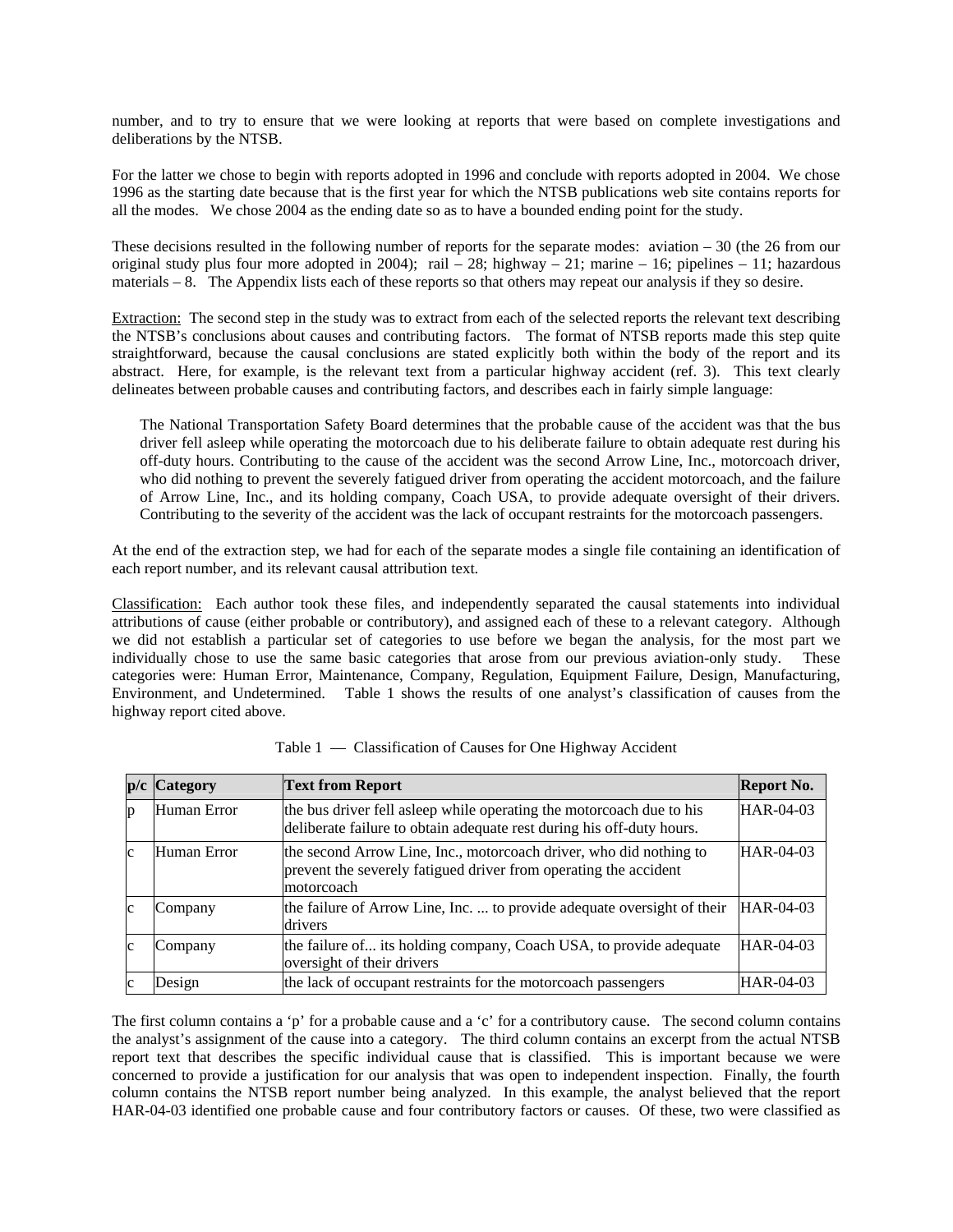Human Error, two as Company, and one as Design. The analyses continued, with each person separately producing a table such as shown above for each of the 114 accident reports included in the study.

Collation: After we had completed our separate analysis, we shared our results with each other. Although it would have been possible for us to reconcile the fairly small differences that existed between our separate categorizations, we decided that this was unnecessary. For the most part the differences tended to result from how we separated the text into individual causes, although there were also occasionally some differences in categorization of the same cause. As an example of both types of differences, consider the following text from highway accident report HAR-02-03 (ref. 4):

The Safety Board determines that the probable cause of the accident was the truckdriver's inability to stop the tractor semitrailer at the stop sign at the bottom of the ramp due to the reduced braking efficiency of the truck's brakes, which had been poorly maintained and inadequately inspected. Contributing to the school bus passengers' injuries during the side impact were incomplete compartmentalization and the lack of energyabsorbing material on interior surfaces.

One of us identified three probable cause attributions from the first sentence: Human Error in "the truckdriver's inability to stop the tractor semitrailer at the stop sign at the bottom of the ramp…"; Maintenance in " … due to reduced braking efficiency of the truck's brakes, which had been poorly maintained …"; and Company in " … due to reduced braking efficiency of the truck's brakes, which had been … inadequately inspected." The other analyst did not consider this text to be attributing error to the truck driver, and thus he identified only two probable cause attributions in the sentence: Maintenance in "… which had been poorly maintained …"; and Fegulation in "… inadequately inspected."

Generalization: In the months following the initial analysis, we generalized our nine initial categories into four super-categories: Individual, Organization, Equipment, and Other. For this work, we used a simple process to group our lower level classifications. The categories Human Error and Maintenance were grouped in the super-category Individual; Company and Regulation were grouped into Organization; Equipment, Design, and Manufacturing were grouped into Equipment; and Environment and Undetermined together constituted the Other super-category.

For the limited purpose of our study, these assignments seem relatively uncontroversial with the exceptions of Maintenance as an instance of Individual failure and Manufacturing' to the Equipment category. For those two cases, we preferred to understate, rather than overstate, the attributions to organizations, so as to eliminate one of the possible criticisms of our study. Most likely, at least some of the Maintenance causes and some of the Manufacturing causes could properly be considered to fall into the Organization super-category.

Computation: The sixth step in the analysis was to perform various calculations on the results of the classification. In our previous work, we performed all of our calculations relative to total causes identified. So, for example, we talked about the percentage of total causes that were identified as Human Error. For this work, we also calculated percentages based on the number of reports. For example, in the discussion of results below, we present the percentage of reports in which attributions of causes to organizations occur. We also computed the number of reports in which Individual causes occur without any Organization causes, and vice versa. These two numbers are perhaps the most relevant to answering the question whether the investigations tend to stop as soon as someone is found to blame.

Evaluation: After we finished the various calculations, we evaluated the results in regard to whether they support or refute the two common assertions: most accidents are simply blamed on human error, and investigations usually stop when they find someone to blame.

## Results

Because space does not permit a complete description of the results, we give a detailed description and discussion of the results for only one mode (highway), and provide only summary descriptions for the other modes. A complete set of results and detailed justifications can be obtained from the first author.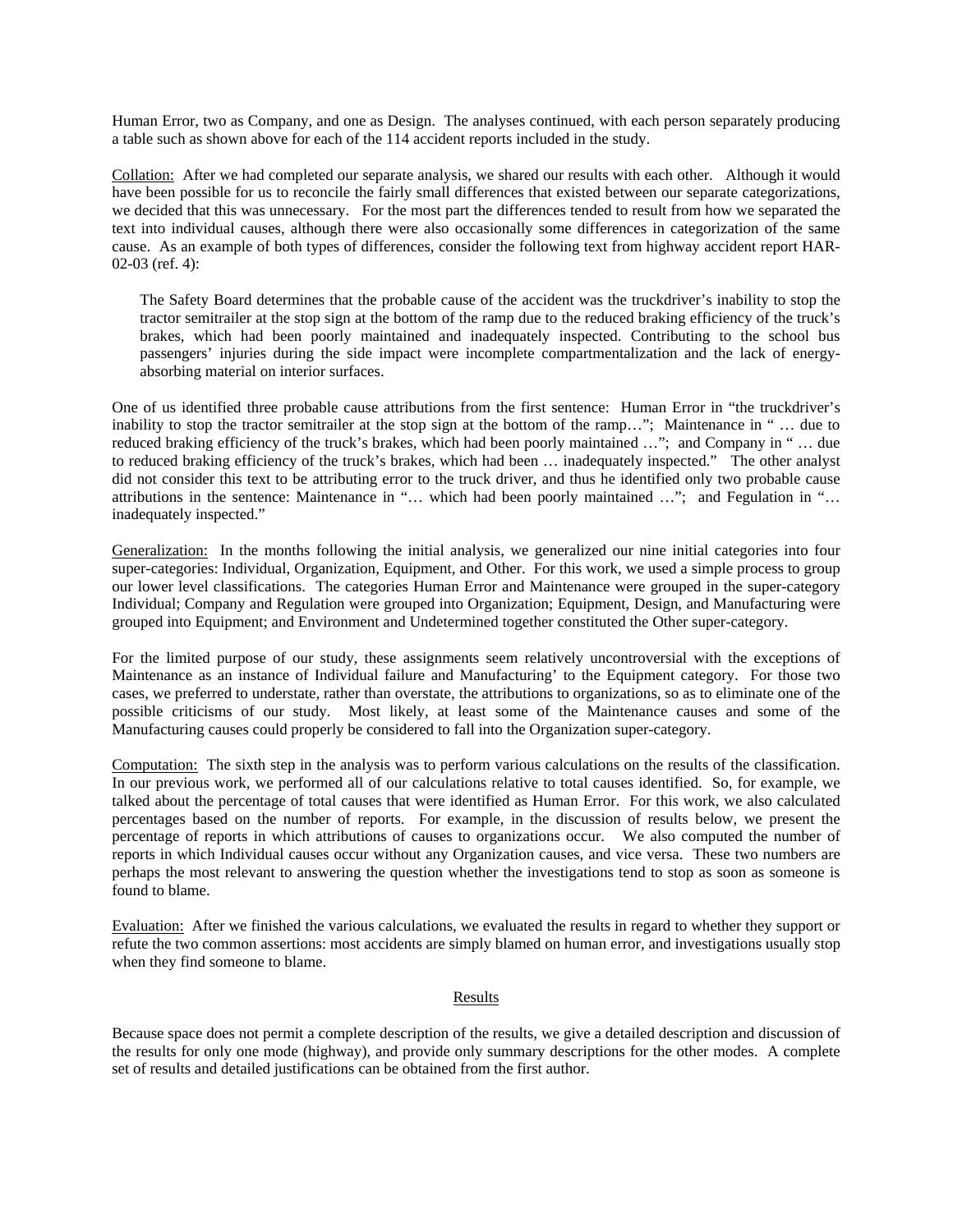Detailed Results for Highway: As mentioned above, 21 highway accident reports were analyzed. Table 2 shows the initial results of this analysis. 'M' denotes the results of the first author; 'C' denotes those of the 2nd author.

|                          | Probable       |                | Contributing |          | Combined       |          |
|--------------------------|----------------|----------------|--------------|----------|----------------|----------|
|                          | Causes         |                | Factors      |          | Causes         |          |
|                          | M              | C              | М            | C        | M              | C        |
| Human Error              | 20             | 21             | 9            | 8        | 29             | 29       |
|                          | (45%)          | (43%)          | (22%)        | (17%)    | (34%)          | (31%)    |
| Maintenance              | $\mathfrak{D}$ | $\mathfrak{D}$ | 0            |          | $\mathfrak{D}$ | 3        |
|                          | (5%)           | (4%)           | $(0\%)$      | (2%)     | $(2\%)$        | (3%)     |
| Company                  | 7              | 12             | 11           | 14       | 18             | 26       |
|                          | (16%           | (24%)          | (27%)        | (30%)    | (21%)          | (27%)    |
| Regulation               | 8              |                | 10           | 8        | 18             | 15       |
|                          | (18%)          | (14%)          | (24%)        | (17%)    | (21%)          | (16%)    |
| <b>Equipment Failure</b> | 3              |                | $\Omega$     | $\theta$ | 3              |          |
|                          | (7%)           | $(2\%)$        | $(0\%)$      | $(0\%)$  | (4%)           | $(1\%)$  |
| Design                   | 1              | 4              | 11           | 15       | 12             | 19       |
|                          | $(2\%)$        | (8%)           | (27%)        | (33%)    | (14%)          | (20%)    |
| Manufacturing            | 0              | 0              | 0            | 0        | $\Omega$       | 0        |
|                          | $(0\%)$        | $(0\%)$        | $(0\%)$      | $(0\%)$  | $(0\%)$        | $(0\%)$  |
| Environment              | 2              | 2              | $\theta$     | $_{0}$   | 2              | 2        |
|                          | (5%)           | (4%)           | $(0\%)$      | $(0\%)$  | (2%)           | (2%)     |
| Undetermined             |                | $\Omega$       | 0            | $\Omega$ | 1              | $\Omega$ |
|                          | $(2\%)$        | $(0\%)$        | $(0\%)$      | $(0\%)$  | $(1\%)$        | $(0\%)$  |
| Total                    | 44             | 49             | 41           | 46       | 85             | 95       |

Table 2 — Causes in 21 Highway Accident Reports

The top numbers in each cell denote the number of times that a cause was placed into the category shown in the first column. For example, analyst M placed eight probable causes and ten contributing factors into the Regulation category, while analyst C placed seven probable causes and eight contributing factors into that category. The parenthesized numbers give the percentage of all causes that fall in that category. For example, eight of the 44 (18%) probable causes identified by analyst M were in the Regulation category. Note that in this and subsequent tables, because of rounding the percentages within a column do not always sum to 100%.

The Combined Causes columns sum the number of probable causes and contributing factors for each category, and compute the appropriate percentages. For example, of all the 95 separate causes identified by analyst C from the reports, 19 of them (20%) were categorized by him as Design.

Several observations can be made from this table. First, although analyst C identified more separate causes than analyst M, the two analysts placed the causes they identified into categories with similar frequency. For no category is the difference between the two greater than 8%. This general agreement between the two analysts is consistent with the results from our previous studies (refs. 1, 2).

A second observation is that although human error is identified more often than any other single cause, it accounts for only about one-third of the total causes. This is quite a bit less than the 75-80% that is often quoted as the percentage of accidents attributed to human error. Even if we consider only probable causes, the percentage of total causes that are classified as Human Error is less than 50%.

We do see larger percentages for Human Error if we look at the analysis in a different way, namely by the number of reports in which a cause assigned to a particular category appears. These numbers and percentages are shown in Table 3.

In this table, the top numbers in each cell denote the number of reports in which a cause from the category appears. For example, analyst C found probable causes that he placed in the Regulation category in five reports, and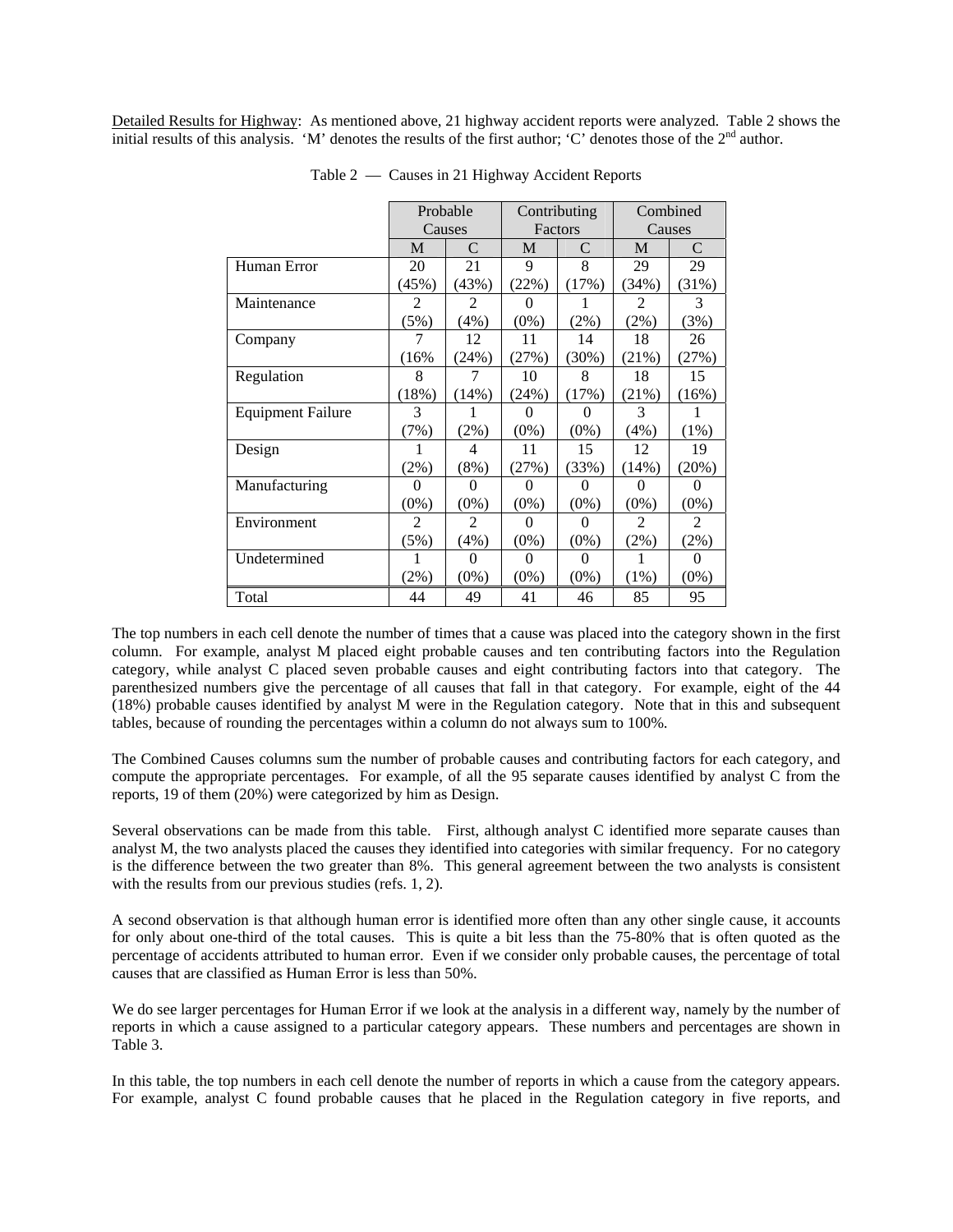contributory factors in the Regulation category in eight reports. Ignoring the distinction between probable and contributory causes, analyst C found Regulation causes in a total of ten reports. (On first impression one might think that the combined number should be  $5+8=13$ , but this is not the case, because there might be both probable and contributory causes assigned to the Regulation category in the same report). The parenthesized numbers convert the number of reports into a percentage of the 21 total reports.

|                          |                | Probable          | Contributing      |          | Combined       |                |
|--------------------------|----------------|-------------------|-------------------|----------|----------------|----------------|
|                          |                | Factors<br>Causes |                   |          | Causes         |                |
|                          | M              | C                 | М                 | C        | М              | C              |
| Human Error              | 13             | 14                | 6                 | 5        | 14             | 15             |
|                          | (62%)          | (67%)             | (29%)             | (24%)    | (67%)          | (71%)          |
| Maintenance              | 2              | 2                 | 0                 |          | 2              | 3              |
|                          | $(10\%)$       | $(10\%)$          | $(0\%)$           | (5%)     | (10%)          | (14%)          |
| Company                  | 6              | 8                 | 8                 | 6        | 12             | 13             |
|                          | (29%           | (38%)             | (38%)             | (29%)    | (57%)          | (62%)          |
| Regulation               | 7              | 5                 |                   | 8        | 12             | 10             |
|                          | (33%)          | (24%)             | (33%)             | (38%)    | (57%)          | (48%)          |
| <b>Equipment Failure</b> | $\overline{2}$ |                   | $\mathbf{\Omega}$ | $\theta$ | $\mathfrak{D}$ |                |
|                          | $(10\%)$       | (5%)              | $(0\%)$           | $(0\%)$  | $(10\%)$       | (5%)           |
| Design                   |                | 3                 | 9                 | 13       | 9              | 13             |
|                          | (5%)           | (14%)             | (43%)             | (62%)    | (43%)          | (62%)          |
| Manufacturing            | $_{0}$         | $\theta$          |                   | $\theta$ | $\theta$       | $\theta$       |
|                          | $(0\%)$        | $(0\%)$           | $(0\%)$           | $(0\%)$  | $(0\%)$        | $(0\%)$        |
| Environment              | $\overline{2}$ | $\overline{2}$    | $\theta$          | $\theta$ | $\overline{2}$ | $\overline{2}$ |
|                          | (10%)          | (10%)             | $(0\%)$           | $(0\%)$  | $(10\%)$       | $(10\%)$       |
| Undetermined             |                | $\theta$          | $\mathbf{\Omega}$ | $\theta$ |                | $\theta$       |
|                          | (5%)           | $(0\%)$           | $(0\%)$           | $(0\%)$  | (5%)           | $(0\%)$        |

Table 3 — Appearance of Categories of Causes in 21 Highway Accident Reports

This table shows that Human Error is cited as at least one cause in nearly three-quarters of the highway accident reports. Company, Regulation, and Design also appear at least once in quite a few of the reports.

As noted in the description above about our study method, we did not stop with these numbers. We grouped our causal categories into the four super-categories of Individuals, Organizations, Equipment, and Other. Table 4 shows the results after we completed this grouping. In terms of total number of causes, organizational causes are slightly more common than individual causes; and that in terms of appearance in reports, both are about equal.

|               |     | By Total # of<br>Causes |     | By Reports |  |
|---------------|-----|-------------------------|-----|------------|--|
|               | M   |                         | M   |            |  |
| Individuals   | 36% | 31%                     | 76% | 76%        |  |
| Organizations | 42% | 44%                     | 76% | 81%        |  |
| Equipment     | 18% | 20%                     | 48% | 62%        |  |

Table 4 — Attribution of Causes in Generalized Categories for Highway

The final relevant result for the highway accident reports is that neither analyst found any report in which individual causes were cited without any organizational causes also being cited. Analyst C found three reports and analyst M four reports in which the converse was true; that is, organizational causes were cited without any individual causes also being cited.

Other 10% 2% 14% 10%

Results for the Remaining Modes: The results for the remaining modes are presented in considerably less detail than we have just given for the highway accident reports. We show only the attribution of causes in the generalized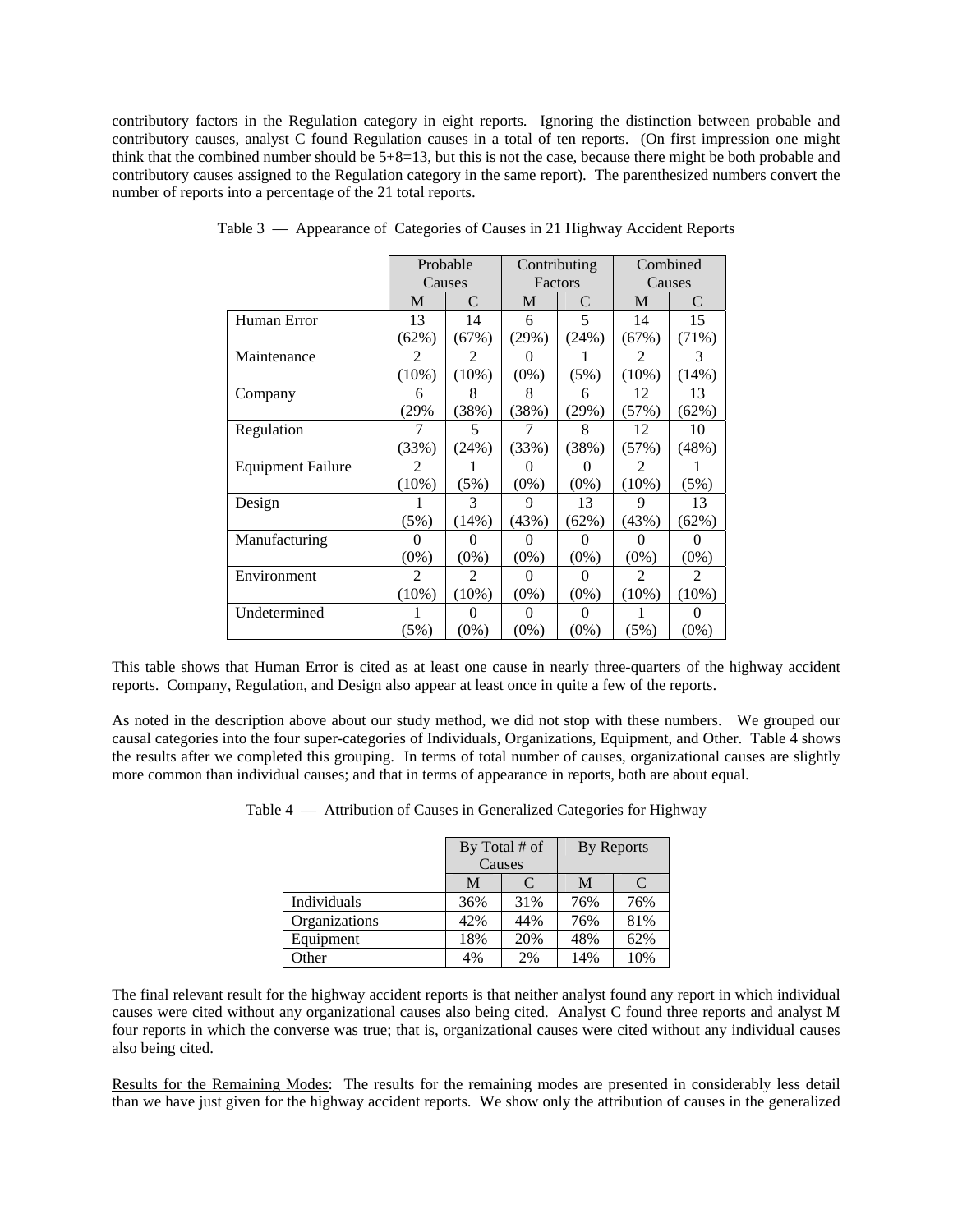categories in terms of percentages, and give the number of reports in which individual causes appear without organizational ones and visa versa.

Aviation: Table 5 shows the distribution of causes attributed to the generalized categories for the 30 aviation accident reports that we analyzed. Our analysis for this mode combined the results from our previous research for the 1996-2003 reports, and our new analysis for the four reports adopted in 2004. Both analysts identified nine reports in which individual causes appeared without any organization causes. Analyst C identified seven and Analyst M eight reports in which organizational causes were cited without any individual causes.

|               | By Total # of |     | By Reports |     |
|---------------|---------------|-----|------------|-----|
|               | Causes        |     |            |     |
|               | М             | C   | M          | C   |
| Individuals   | 42%           | 43% | 70%        | 73% |
| Organizations | 44%           | 47% | 63%        | 63% |
| Equipment     | 12%           | 15% | 37%        | 33% |
| Other         | 2%            | 3%  | 7%         | 10% |

Table 5 — Attribution of Causes in Generalized Categories for Aviation

Rail: Table 6 presents the generalized results for the 28 railway accident reports included in this study. Individual causes without organizational causes were identified in three reports by analyst C and five reports by analyst M. The converse was identified by analyst C in seven reports and by analyst M in nine reports.

|  |  | Table 6 — Attribution of Causes in Generalized Categories for Rail |  |
|--|--|--------------------------------------------------------------------|--|
|  |  |                                                                    |  |

|               | By Total # of<br>Causes |     | By Reports |                             |
|---------------|-------------------------|-----|------------|-----------------------------|
|               | M                       | C   | M          | $\mathcal{C}_{\mathcal{C}}$ |
| Individuals   | 30%                     | 36% | 61%        | 75%                         |
| Organizations | 48%                     | 54% | 82%        | 93%                         |
| Equipment     | 17%                     | 17% | 43%        | 54%                         |
| Other         | 5%                      | 2%  | 18%        | 7%                          |

Marine: We analyzed 16 marine accident reports; Table 7 presents the summary results. Analyst C found three reports with individual causes but no organizational ones, while analyst M found two. Organization causes with no individual causes were identified in six reports by analyst C and seven reports by analyst M.

|  |  |  |  | Table 7 — Attribution of Causes in Generalized Categories for Marine |  |  |
|--|--|--|--|----------------------------------------------------------------------|--|--|
|--|--|--|--|----------------------------------------------------------------------|--|--|

|               | By Total # of |        | By Reports |     |
|---------------|---------------|--------|------------|-----|
|               |               | Causes |            |     |
|               | M             | C      | M          |     |
| Individuals   | 24%           | 29%    | 56%        | 63% |
| Organizations | 54%           | 51%    | 88%        | 94% |
| Equipment     | 19%           | 18%    | 38%        | 38% |
| Other         | 2%            | 2%     | 13%        | 6%  |

Pipeline: Table 8 presents the results for the generalized categories of causes for the 11 pipeline accident reports in the study. In none of these reports did either analyst believe that individual causes were cited without any organizational causes. Analyst C identified five reports in which the converse was true, while analyst M identified eight such reports.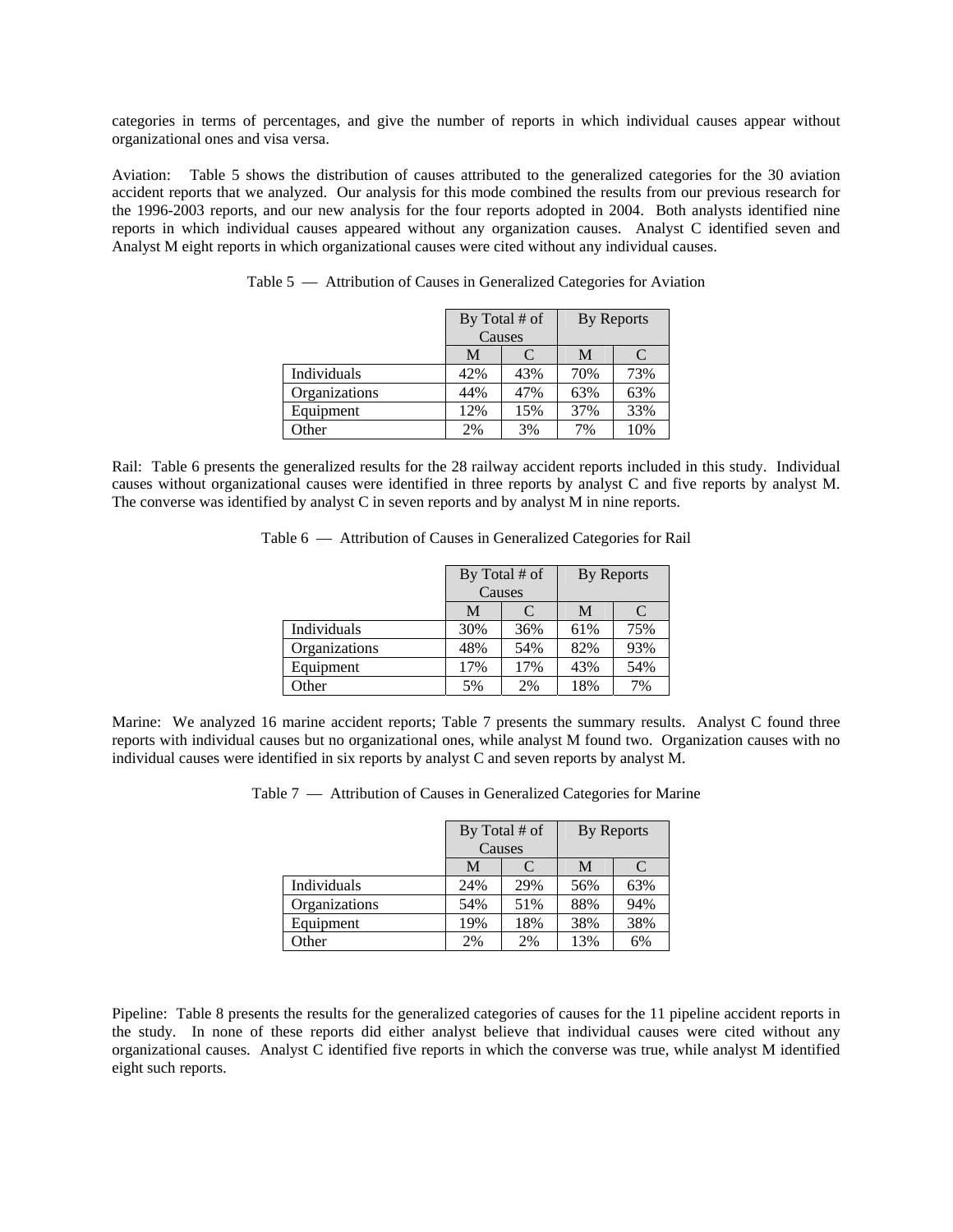|               | By Total # of |        | By Reports |     |
|---------------|---------------|--------|------------|-----|
|               |               | Causes |            |     |
|               | М             | C      | M          |     |
| Individuals   | 9%            | 21%    | 27%        | 36% |
| Organizations | 71%           | 68%    | 91%        | 91% |
| Equipment     | 21%           | 6%     | 45%        | 45% |
| <b>Other</b>  | 0%            | 0%     | 0%         | 0%  |

Table 8 — Attribution of Causes in Generalized Categories for Pipeline

Hazardous Materials: Only eight hazardous materials accidents were published during the time period of this study. The results of our analysis of these reports is shown in Table 9. As with the marine and pipeline accident reports, neither analyst's categorization of causes revealed any reports in which individual causes were cited without any organizational causes. Analyst C identified five reports with organization causes and no individual causes; analyst M identified four such reports.

|               | By Total # of<br>Causes |     | By Reports |      |
|---------------|-------------------------|-----|------------|------|
|               | M                       | C   | M          | C    |
| Individuals   | 14%                     | 14% | 38%        | 38%  |
| Organizations | 67%                     | 71% | 88%        | 100% |
| Equipment     | 14%                     | 14% | 13%        | 38%  |
| Other         | 5%                      | 5%  | 13%        | 13%  |

Table 9 — Attribution of Causes in Generalized Categories for HazMat

Summary Results: In one final table (table 10), we present the results obtained when all of the individual results across the various modes are combined.

|               |     | By Total # of<br>Causes |     | By Reports |  |
|---------------|-----|-------------------------|-----|------------|--|
|               | M   |                         |     |            |  |
| Individuals   | 31% | 32%                     | 59% | 57%        |  |
| Organizations | 50% | 49%                     | 77% | 83%        |  |
| Equipment     | 16% | 7%                      | 41% | 16%        |  |

Table 10 — Total Attribution of Causes in Generalized Categories for All Reports

Across all 114 accident reports, analyst C identified 15 that cited individual causes without citing any organizational causes, and 33 that cited organizational causes without citing any individual causes. Analyst M identified 16 and 40 reports respectively.

Other 11% 3% 2% 11% 8%

### Evaluation

This study focused on two assertions. We were anxious to determine whether 'most accidents are blamed on human error' and whether 'most investigations stop as soon as someone is found to blame' were true for recent NTSB major investigations. Before we can assess the validity of these assertions, we must first analyze their meaning in greater detail.

Concerning Blame: What does it mean to blame an accident on human error? If all that is meant is that human error is cited as *at least one* of the causes or contributory factors in an accident, then our results show that human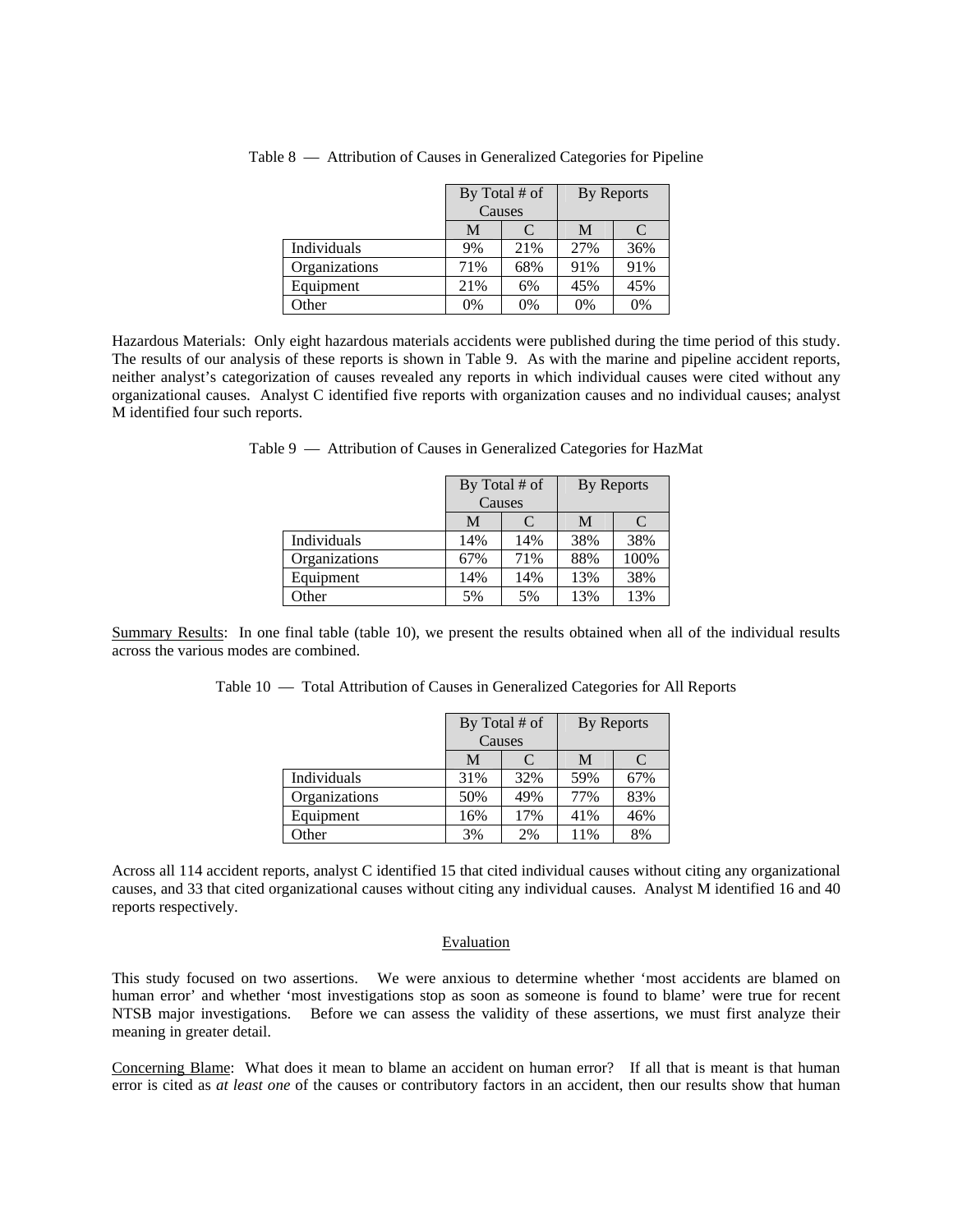error was 'blamed' in a majority of aviation, rail, marine, and highway accidents, but not 'blamed' in a majority of pipeline or hazardous materials accidents.

We doubt, however, that this is quite what is meant. Rather we believe that what is usually meant is that human error is cited quite a bit more often than any other causal category. If this were the case in the accident reports that we studied, then the percentages of attributions of cause to individuals in the reports should be much higher than the percentages of attributions to organizations, equipment, or anything else.

Tables 4 to 9 show that this is not the case in the reports we analyzed: the percentage of attributions of cause to individuals *is not* much higher than the percentage of attribution to organizations. Considered by total causes cited, individuals account for a smaller percentage than organizations for all modes. Considered by reports, individuals are cited in a smaller percentage of reports than organizations for every mode except aviation. And for aviation, the percentage of citations of individuals is only marginally larger than that of organizations (10% for analyst C and 7% for analyst M), certainly too small to qualify as a large enough difference to justify the claims of the critics. Thus, we conclude that the criticism, "most accidents are blamed on human error," is false as applied to the major accident investigations included in this study.

Concerning Stopping the Investigation: What does it mean to stop an investigation as soon as someone is found to blame? An investigation is certainly stopped as soon as someone is found to blame if all the causes identified in the investigation relate to individuals and not to any other causal categories. In theory, an investigation that was stopped as soon as someone was found to blame might also identify causes from other categories, if those causes happened to be discovered early in the investigation, while the discovery of "someone to blame" took longer. In practice, however, instances of individual human error tend to more readily apparent than organizational failures, so it is very unlikely that the theoretical possibility occurs often in reality. Thus, if the criticism is true with respect to the investigations underlying the reports we studied, it should be the case that there are a large number of reports that identify causes related to individuals without also identifying any causes related to organizations.

Recall from the previous section that analyst C identified only 15 reports that cited individual causes without citing any organizational causes, and analyst M identified 16 such reports; that is 13% and 14% of the 114 reports respectively. (For both analysts three of the reports they identified also included equipment-related causes.) By way of contrast, analyst C found that nearly 30%, and analyst M 35%, of the reports did not identify *any individual causes* at all.

Thus, based on our data, we conclude that the criticism, "accident investigations stop when they find someone to blame," is false as applied to the major accident investigations included in this study. Instead, the data suggests that investigators are disinclined to stop an investigation until causes are found that are not related to the failings or mistakes of individuals.

Possible Criticisms of our Study: Because the results of our study contradict the conventional wisdom, it is likely that some people will disagree with these results, and look to raise some criticisms of the study. We anticipate and answer three possible criticisms here.

Bias: One possible criticism is that both of us were predisposed to the conclusions we reached, and thus subconsciously skewed our assignments of causes to categories in such a way as to produce the results we expected. We have two answers to this criticism. First, from the outset we were aware of the possibility of bias creeping into our category assignments, and worked diligently to avoid it. When in doubt, we assigned causes to human error. Thus, if anything, we believe that our category assignments overstate the frequency of attributions of human error as causes in the reports. Second, researchers who doubt our results are free to repeat this study for themselves. The appendix lists the reports that we analyzed, and provides the web site address for accessing them all.

Choice of Reports: Another possible criticism of our study is that we should not have restricted the study to the NTSB's major accident reports, but rather we should have included the accident briefs as well. Our response to this criticism is simple: not including accident briefs in the study does not affect the validity of the results as applied to the reports that we did study. We do not claim that our results apply to any reports beyond those we studied, whether produced by the NTSB or some other organization.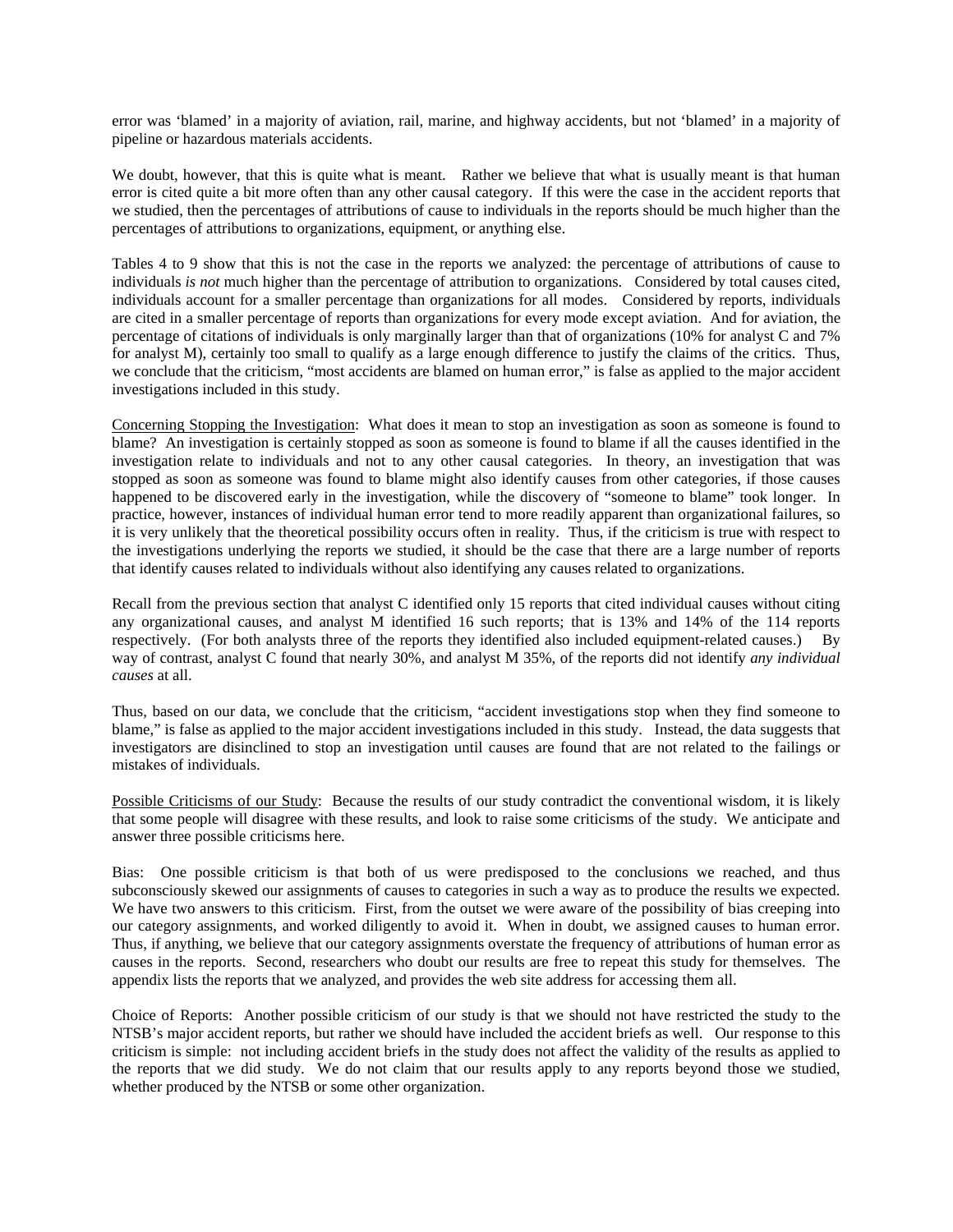Misrepresentation of the Critics: A third possible criticism is that we have misrepresented what the critics intend by their statements. This might be true, although it is difficult to imagine interpretations of the statements that are so radically different from what we have presented here as to cause our results to provide validation, rather than invalidation, of the criticisms as applied to the NTSB.

### Concluding Remarks

In this paper we have described our analysis of NTSB major accident reports published from 1996-2004. This analysis shows that during this period NTSB investigations of major accidents were neither overly inclined to blame simple human error for the accidents, nor likely to stop as soon as a human was found to blame. Instead, these investigations thoroughly explored organizational issues. Not only were organizational issues cited more often as causal factors in accidents than simple human errors, but more than twice as many reports cited organizational issues without citing any human errors, as cited human errors without also citing any organizational issues.

There are at least three implications that we believe plausibly follow from the results of our analysis. First, critics of current accident investigations who want to continue to accuse investigatory organizations of over-emphasizing human error at the expense of organizational factors cannot legitimately apply their criticisms to the NTSB's investigations of major accidents. Second, we should be careful not to believe something, whether it be criticism or praise, simply because it is asserted often, even if it is asserted by highly-respected experts. Third, and finally, we should perhaps be rather skeptical of claims that the accident rate of any particular mode of transportation can be reduced substantially simply by replacing human operators. The prevalence of organizational factors in recent transportation accidents suggests that such a solution may be no solution at all.

### References

1. C. Michael Holloway and Chris W. Johnson. "Distribution of Causes in Selected U.S. Aviation Accident Reports Between 1996 and 2003." *Proceedings of the 22nd International System Safety Conference*, August 2-6, 2004, Providence, Rhode Island.

2. C. W. Johnson and C. M. Holloway. "'Systemic Failures' and 'Human Error' in Canadian TSB Aviation Reports Between 1996 and 2002." *Proceedings of HCI-Aero 2004*, September 28 – October 1, 2004, Toulouse, France.

3. National Transportation Safety Board. *Highway Accident Report: Motorcoach Run-off-the-Road and Rollover off Interstate 90; Victor, New York June 23, 2002.* NTSB Number HAR-04/03. Washington, D.C., 2004. http://www.ntsb.gov/publictn/2004/HAR0403.htm

4. National Transportation Safety Board. *Highway Accident Report: Collision Between Truck-Tractor Semitrailer and School Bus Near Mountainburg, Arkansas on May 31, 2001. NTSB Number HAR-02/03.* Washington, D.C., 2002. http://www.ntsb.gov/publictn/2002/HAR0203.htm

### Appendix: Reference List of Accident Reports

To facilitate the replication of our work we include a listing of all of the accident reports that were considered in this study. All of these reports are available from the NTSB's web site: http://www.ntsb.gov/Publictn/publictn.htm.

Aviation reports (30): AAR-04-04, AAR-04-03, AAR-04-02, AAR-04-01, AAR-03-03, AAR-03-02, AAR-03-01, AAR-02-01, AAR-01-02, AAR-00-03, AAR-00-02, AAR-00-01, AAR-99-01, AAR-98-04, AAR-98-03, AAR-98- 02, AAR-98-01, AAR-97-06, AAR-97-05, AAR-97-04, AAR-97-03, AAR-97-02, AAR-97-01, AAR-96-07, AAR-96-06, AAR-96-05, AAR-96-04, AAR-96-03, AAR-96-02, AAR-96-01

Rail reports (28): RAR-04-01, RAR-03-04, RAR-03-03, RAR-03-02, RAR-03-01, RAR-02-04, RAR-02-03 , RAR-02-02, RAR-02-01, RAR-01-04, RAR-01-03, RAR-01-02, RAR-01-01, RAR-00-01, RAR-99-04, RAR-99-03, RAR-99-02, RAR-99-01, RAR-98-03, RAR-98-02, RAR-98-01, RAR-97-02, RAR-97-01, RAR-96-05, RAR-96-04, RAR-96-03, RAR-96-02, RAR-96-01